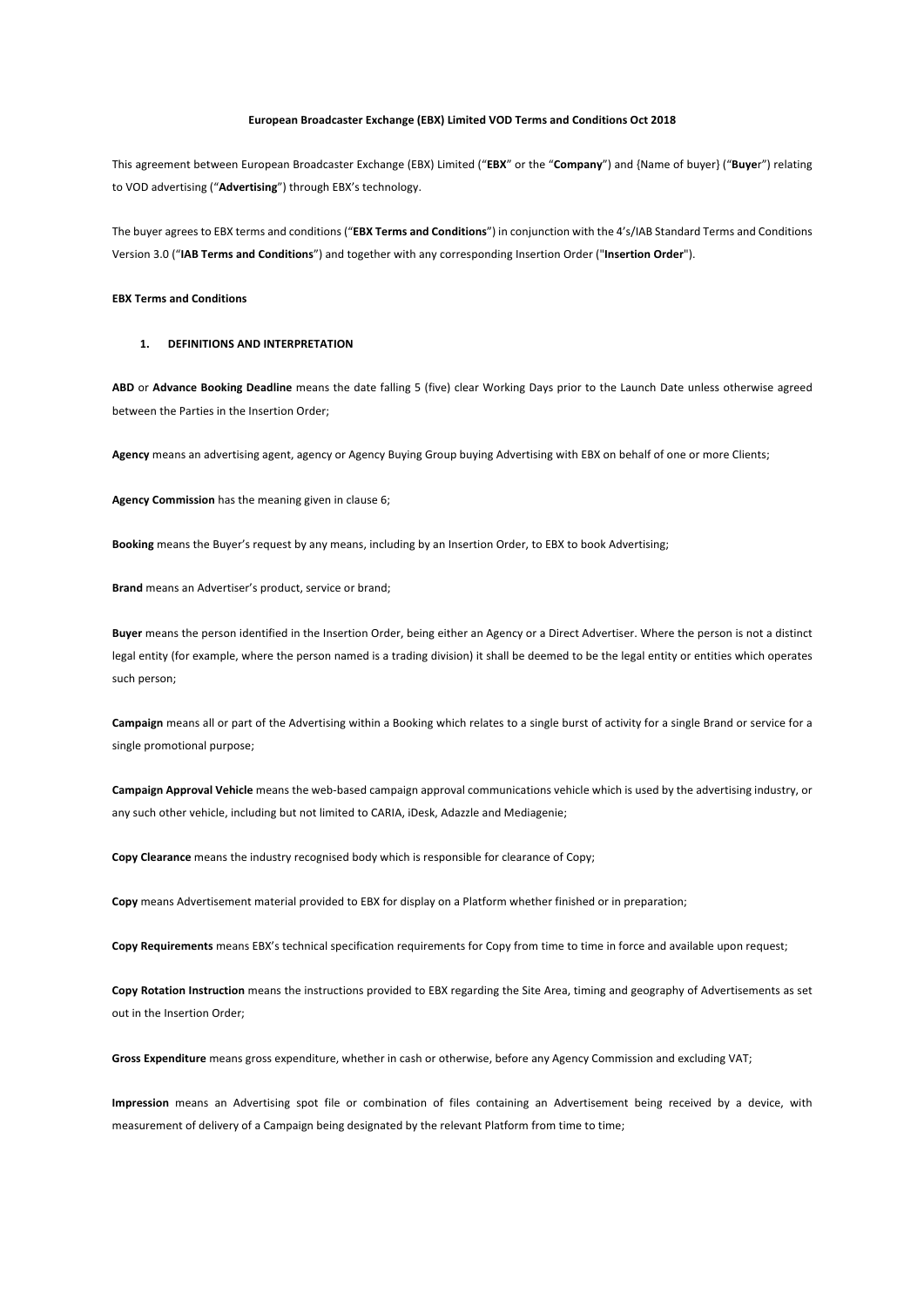**Launch Date** means the intended date set out in the Insertion Order of first display of the Advertisement under this Agreement on a Platform specified in the Insertion Order;

**Market Rates** means EBX's discretionary pricing and qualitative terms for Advertising in relation to Campaigns booked after the ABD;

**Media Partner** means any third-party publisher, other than EBX, on whose behalf EBX sells Advertising;

**Platforms** means all relevant platforms on which the Advertisement may be displayed;

**VOD** means video on demand and/or on-demand streamed broadcast content available on the Platforms;

**Working Day** means a day, except a Saturday or Sunday, which is not a public holiday, religious holiday, or bank holiday in the UK.

#### **2. COPY REQUIREMENTS**

EBX Terms & Conditions override the terms as outlined within the IAB Terms and Conditions in relation to clause IX b in relation to late Copy and IX d in relation to damaged copy.

**Compliance:** Copy will only be transmitted by EBX if it satisfies all of Broadcaster's Copy Requirements, complies with all Applicable Laws, any relevant rules and guidelines of any Competent Authority, reflects the spirit and complies with the letter of the relevant codes, and is approved, where relevant, by the relevant industry bodies to the Broadcaster's satisfaction unless, in the Broadcaster's sole discretion, such approval is not required; and where relevant is delivered to EBX accompanied with Copy Rotation Instructions. Furthermore, the Buyer shall ensure that the Copy provided to EBX for transmission or display is the same Copy (and where relevant, the associated clock number) as the Copy approved by Copy Clearance at the expense of the Advertiser or the Agency on the Advertisers behalf. For the avoidance of doubt, any approval by the Broadcaster of any Copy will not be deemed to constitute an acceptance by EBX that such Copy is provided in accordance with this Agreement, nor will it constitute a waiver of EBX's rights hereunder.

**Timescale for Delivery of Copy:** Copy must be delivered to EBX not less than 7 (seven) clear Working Days before the relevant Launch Date. If Copy is delivered less than 7 (seven) clear Working Days before the relevant Launch Date:

EBX may decline to transmit or display such Copy and the Buyer shall, at the discretion of EBX, be liable to pay in full for all the Impressions (or other costs) referred to in the Insertion Order, whether or not the relevant Advertisement is displayed for the full Campaign period or at all, and the Buyer acknowledges and agrees that such payment is a genuine pre-estimate of EBX's Loss; and

#### notwithstanding this:

(a) the Launch Date will be delayed by one day for each Working Day that the Advertisement is delivered late (and for the avoidance of doubt the End Date will remain unchanged); and/or

(b) the number of Impressions which EBX has agreed to provide and which is specified in the Insertion Order will be reduced on a pro rata basis to reflect the number of days by which the period of the Campaign is reduced by (a) above.

**Changes**: Application of Copy changes or changes in transmission instructions initiated by the Buyer and accepted less than 5 (five) clear Working Days before the relevant Launch Date shall be at the sole discretion of EBX.

**Unsuitable Content & Out of Specification Copy**: If EBX decides that an Advertisement is unsuitable or not to specification, EBX shall notify the Buyer or the creative agency accordingly, who must supply alternative Copy as soon as practicable and, in any case, not later than 7 (seven) clear Working Days prior to the relevant Launch Date. Alternative Copy shall be accepted at shorter notice at the sole discretion of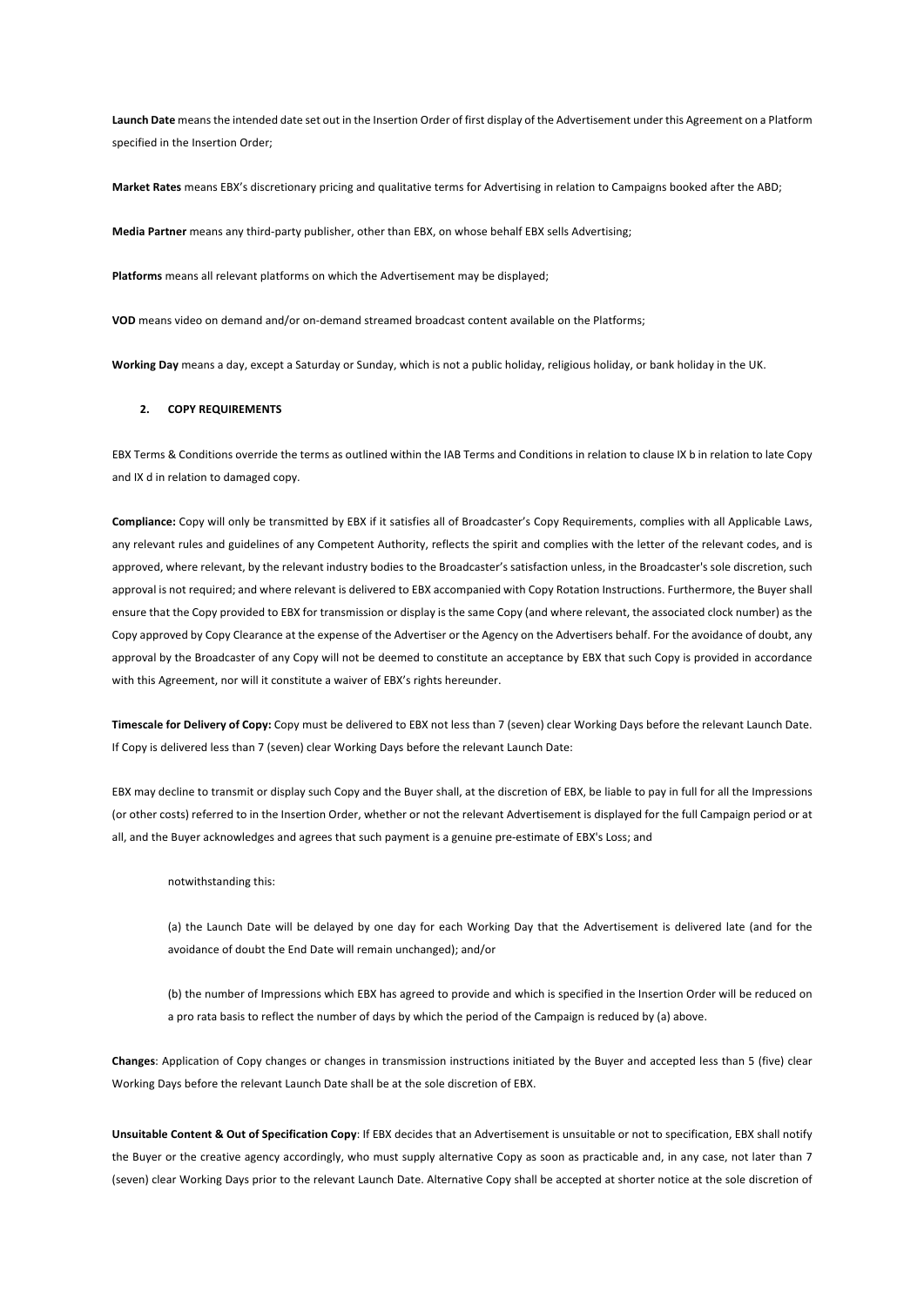EBX. Should alternative Copy not be supplied, or not be accepted by EBX acting reasonably, EBX may decline to display such Copy shall be entitled to be paid by the Buyer in full for the Booking made, notwithstanding that no Advertisements may have been displayed and the Buyer acknowledges and agrees that such payment is a genuine pre-estimate of EBX's Loss.

**Regulation and Applicable Law**: EBX shall not be liable for any addition to, changes in or deletions from any Copy required by any other Competent Authority or because of any Applicable Law.

**Reservation of EBX right to reject Copy:** EBX reserves the right in its absolute discretion and without incurring any liability, to decline to display any Advertisement without giving any reason in writing for so declining but the Buyer shall not be liable to pay for any such Advertisement which EBX so declines to display in accordance with this clause.

**Repeats**: EBX reserves the right to restrict or prevent any repeat display of any Campaign.

**Multiple Brands/Advertisers**: EBX reserves the right at its discretion to refuse Copy advertising more than one Brand or Advertiser. If Copy advertises more than one Brand or Advertiser, EBX will be entitled to charge the Buyer on the basis that it comprises separate Advertisements and therefore counts for more than one campaign.

**Copy Rotation Instructions:** EBX will use reasonable endeavours to follow any Copy Rotation Instructions but shall not be liable for any failure to do so.

**Limit of liability:** For the avoidance of doubt, neither EBX nor any of its Media Partners shall have any liability in respect of any Loss arising out of or in connection with the application of any of the provisions of this clause including the Broadcaster's refusal to approve Copy for any reason.

### **3. IMPRESSIONS**

The number of Impressions stated in each Booking is an estimate of the number of Impressions to be delivered over the relevant Campaign Dates. The number of Impressions delivered will vary across the relevant Campaign Dates and could be higher or lower than the value of the Impressions booked. EBX provides no guarantee that the number of Impressions booked will be delivered.

For the purposes of calculating Impressions, EBX shall use such measurement service or mechanism as it deems appropriate. If the Impressions delivered for a Campaign are less than those estimated by at least 10% then both EBX and the Buyer will agree shortfalls. Any shortfall will be delivered against one or more other Campaigns.

EBX will invoice the Buyer for the delivered number of Impressions at the end of each calendar month using the Impression measurement numbers held by EBX

## **4. PRICE**

EBX's prices will be as agreed from time to time between EBX and the Buyer. The Buyer agrees that its confirmation (whether in writing, orally or by any other reason) to EBX of the Insertion Order irrespective as to whether the Insertion Order is signed and/or returned by the Buyer to EBX constitutes acceptance of all relevant terms including the price. Where EBX pricing is agreed in the Insertion Order, unless otherwise agreed in writing, these will be subject to Campaigns being booked by the Buyer in advance of the Advance Booking Deadline and where Campaigns are booked after the Advance Booking Deadline, EBX reserves the right to charge these Campaigns at Market Rates.

## **5. CANCELLATION AND POSTPONEMENT**

EBX cancelation Terms & Conditions override the terms as outlined within the IAB Terms and Conditions in relation to clause V.

**Campaign Booking Cancellation before the ABD:** A Campaign Booking may be cancelled by the Buyer 5 days prior to the applicable Advance Booking Deadline by giving written notice to EBX and no charges will be due to EBX in relation to such cancelled Booking. If a Campaign Booking is cancelled by the Buyer other than in accordance with this clause, the Buyer will remain liable to pay EBX's charges in full whether the Advertisements in relation to such Campaign Booking are displayed. A Booking for any Advertisement or a Campaign Booking may be